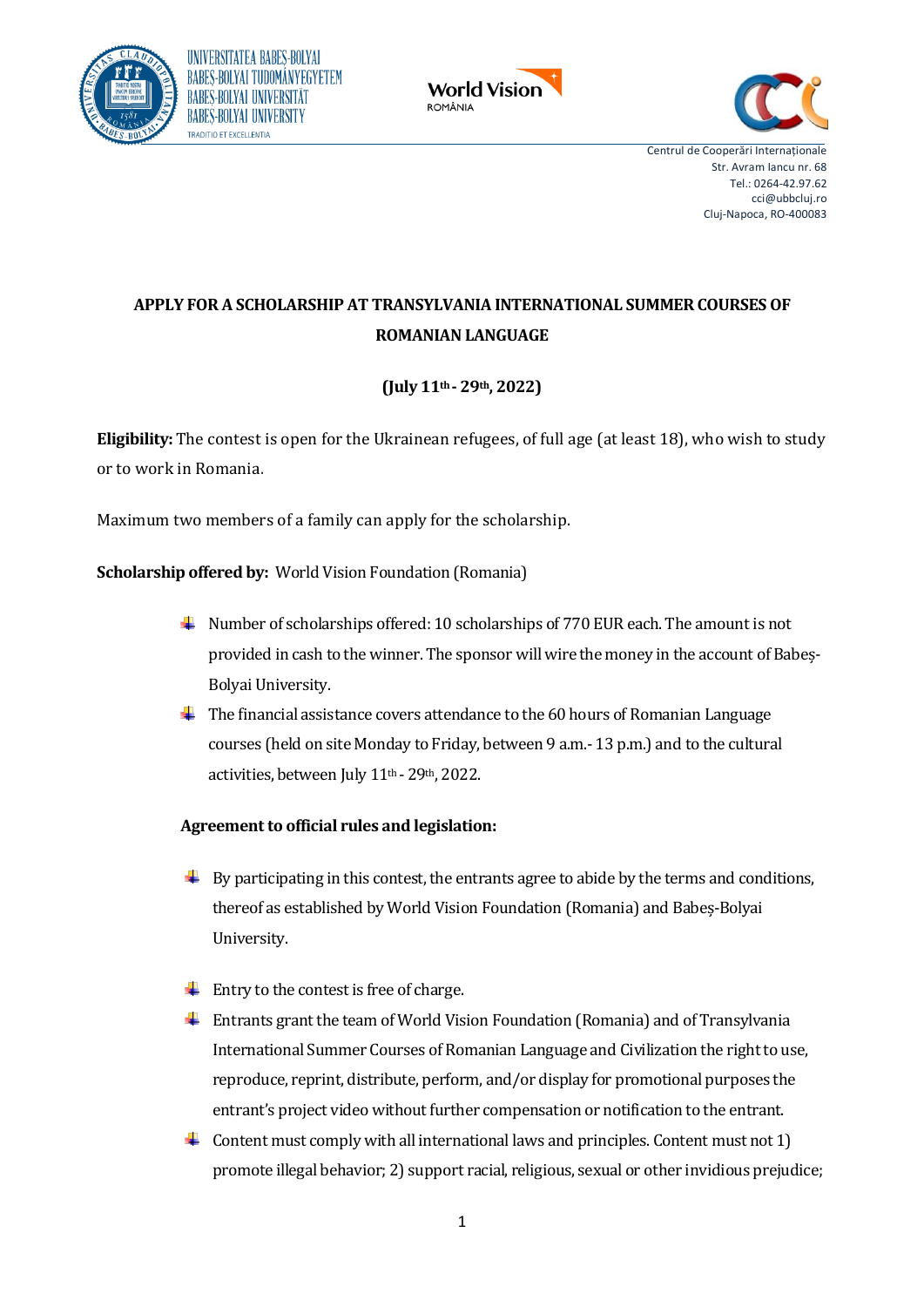3) advocate sexual or violent exploitation; 4) violate rights established by law or agreement; 5) invade the privacy of any person; 6) provide inappropriate information.

- $\perp$  All information included in the essay must be original. Plagiarism of any kind will result in disqualification. You need to properly cite any source of information in your work.
- $\overline{\phantom{a}}$  No copyrighted materials (images, characters, names etc.) may be used for this contest unless you own the copyright or have a license to use the material for this contest. Written permission must be obtained and provided upon submission for all copyrighted materials. Incomplete entries or entries that do not comply with the formal specifications will be automatically disqualified.
- All entries become the property of World Vision Foundation (Romania) and of Babeș-Bolyai University. The winners agree to release and hold harmless World Vision Foundation (Romania) and Babeș-Bolyai University and its officers, directors, employees, affiliated companies, agents, successors and assigns from and against any claim or cause of action arising out of participation in the contest**.**

#### **Confidentiality and protection of personal data**

For the processing of this competition, the EEA observes the rules set in Regulation (EC) No 45/2001 on the protection of individuals with regard to the processing of personal data by Community institutions and bodies and on the free movement of such data (OJEU L 8 of 12.1.2001, p. 1). No personal data is shared with third parties for direct marketing. For further detailed information, please refer to the regulation (EC) No 45/2001 of the European Parliament and of the Council of 18 December 2000 on the protection of individuals with regard to the processing of personal data by the Community institutions and bodies and on the free movement of such data.

#### **Rules for entering the contest**

Documents to be submitted for candidacy:

- Application form
- CV
- Passport copy (image page)
- An essay addressing the topic of the importance of cultural and linguisic integration in the  $21<sup>st</sup>$ century.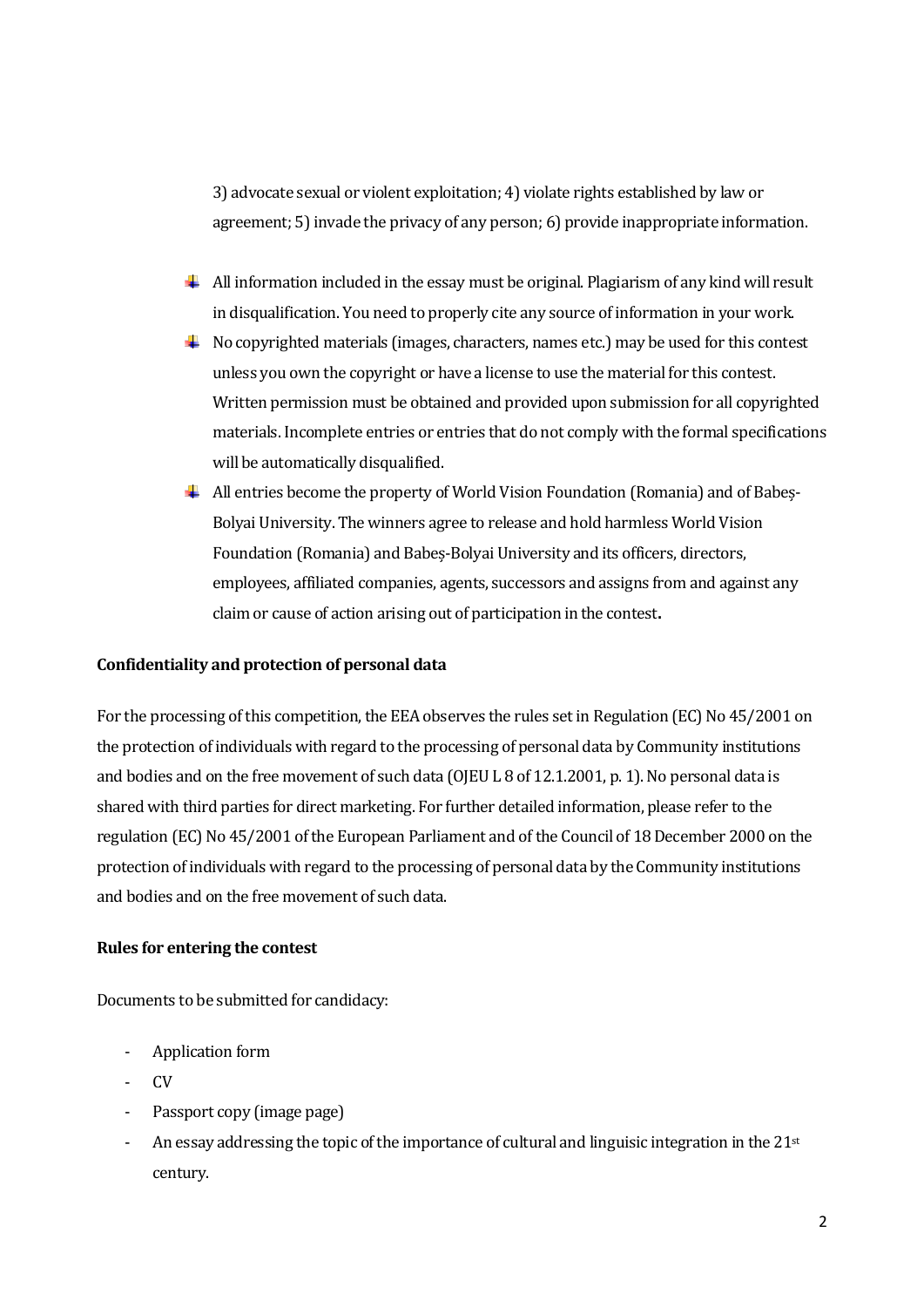The documents must be sent in one single PDF file.

Submissions not meeting any of the criteria will be disqualified.

#### **All entries must:**

- $\ddot{\phantom{1}}$  be submitted, in a digital format, together with the other required documents
- $\downarrow$  be written in English or in Romanian (residence documents)
- $\overline{\phantom{a}}$  Be original
- $\overline{\mathbf{A}}$  All essays should include the following elements:
	- A title
	- The author`s name
	- A good structure with identifiable introduction, body and conclusion
- $\overline{A}$  A candidate may submit only one application.

#### **Style and format requirements:**

 $\ddot{\phantom{1}}$  The lengths of the essay should have between 1-2 pages, Times New Roman, 12, spacing 1,5, margins of 1,2 cm, title and the name of the author in Bold, centered title, name of author aligned to the right and the body of the text justified. Number of words: no more 1200.

#### **Submission period:**

Entries must be submitted no later than June  $25<sup>th</sup> 2022$ . Applications submitted before or after this period will not be considered.

#### **Submission mode:**

By e-mail at: rosummerschool@ubbcluj.ro.

# **Selection method:**

- Selection committee made up of members from World Vision Foundation (Romania) and Babeș-Bolyai University. Components are measured on a scale of 1-4,4 being the highest score.
- $\ddot{\text{I}}$  The first ten essays with the highest score will be declared winners.
- $\overline{\mathbf{I}}$  The selection committee's decision is the final one.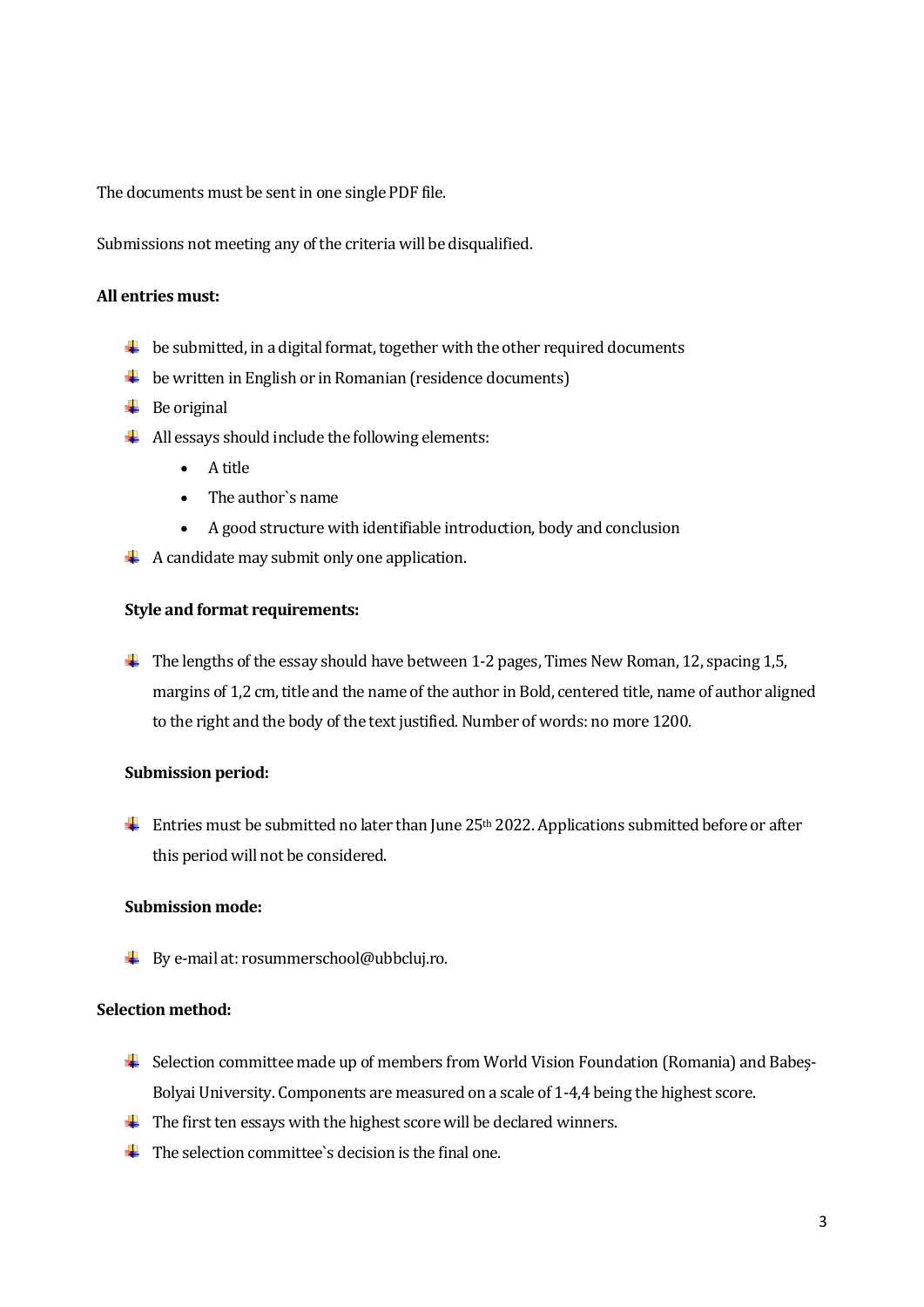# **Judging criteria:**

### $\ddagger$  1<sup>st</sup> phase:

**A. Checking the eligibility of the submitted applications (Yes/No).**

# B. **Does the essay follow the guidelines? (Yes/No).**

Does the essay have the recommended length? Is the information included in the essay pertinent to the subject of the contest? Are the sources cited in the essay (if the case)? Are there any inappropriate details in the essay?

#### Condition for aceeding the next phase: All the answers to the above questions must be "Yes"!

- **2nd phase**: Content Quality 20%
	- Does the essay clearly express the topic of the contest?
	- Does the essay communicate its purpose?
	- Was the information clear and well expressed?

**3rd phase:** Has the video the power to impress the viewer? 35%

- Was the message in the essay engaging?
- Was there one key message that was clearly stated?
- Is the reader compelled to keep reading?

# **4th phase:** Memorable content 25%

- Did the essay provide an original perspective?
- Were there innovative views that enhanced the power of the message?

**5th phase:** Essay production quality 20%

- Were the general requirements of writing the essay respected?

# **Notification of the ten best essay applications:**

Results will be announced on June  $28<sup>th</sup>$ , 2022.